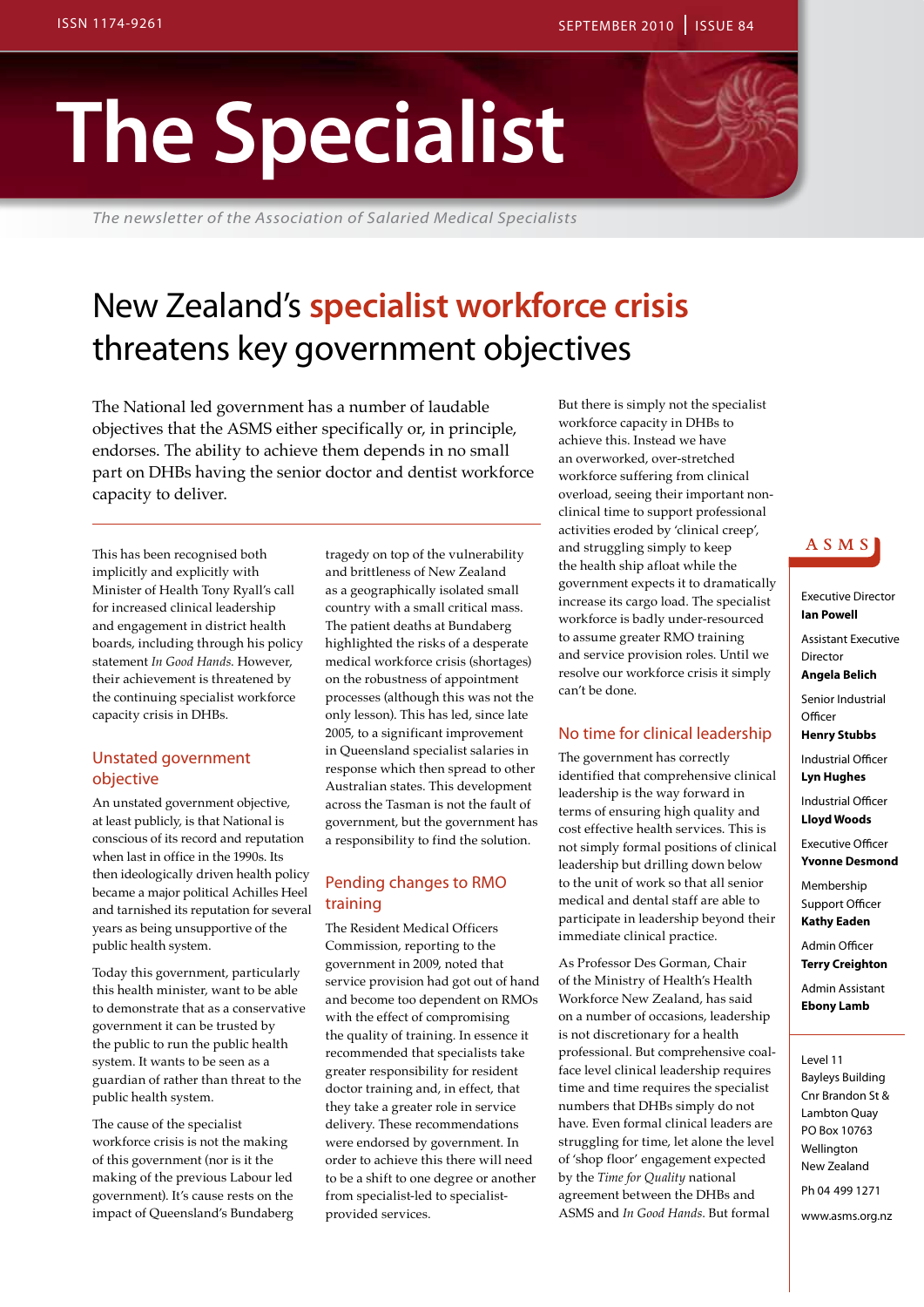clinical leaders are only a small subset of what substantive clinical leadership involves.

Professor Gorman's statement is consistent with the *Time for Quality* agreement which requires that the design, organisation and configuration of services should be clinician led and the *In Good Hands* policy statement which includes the expectation that decisions should be clinician led and devolved as close to the workplace unit (eg, department) as possible.

Without the ability to recruit and retain more specialists how can our current specialist workforce engage in leadership beyond their clinical practice when their clinical practice is all they have time for.

#### Regional collaboration between **DHBs**

Quite correctly the government is promoting greater regional collaboration between DHBs. This is sensible recognising that DHBs can't function in splendid isolation and that it is essential for clinical and financial sustainability. DHBs are currently developing regional services plans which largely focus on building clinician-led clinical networks and strengthening public hospitals. This is expected to hit the road next year. It is not centralisation and if it were to become centralisation it would fall over.

While enhanced regional collaboration, if it develops according to its underlying aspiration, has the potential to strengthen ongoing specialist workforce capacity it will not take off (and risks becoming centralisation) unless the initial recruitment and retention investment is addressed. Genuine substantive regional clinical collaboration based on clinical leadership will not happen unless the right investment is made to achieve the necessary capacity to get it up and running in the first place. But right now DHBs are well short of this capacity.

#### Primary-secondary collaboration

The case for strengthening collaboration in service delivery between primary and secondary care, another government objective, is compelling. This is endorsed by the memorandum of agreement between the ASMS and General Practice New Zealand (representing primary care networks). The potential for better patient outcomes, improved patient access, and a better return for the health dollar is immense and largely untapped. But

this depends on active engagement with secondary care specialists who simply do not have the time.

The government needs to learn from its 'expressions of interest' business case experience which, in several instances, suffered from lack of engagement with specialists. The potential benefits of these business cases are unlikely to be achieved

*"New Zealand's specialist workforce capacity is trapped in a vicious tightening vice..."*

because of this failure. Unless we have an effective recruitment and retention strategy designed to sustain the number of specialists necessary to generate sufficient time, the clinical and cost effectiveness of primarysecondary collaboration will be lost.

#### Electives and emergency departments

An important National Party commitment in the last general election was to provide 20 additional elective operating theatres in public hospitals in order to increase elective throughput. Building elective capacity is important. Electives are often a form of early intervention. The more electives that are done in a timely manner the less likely they are to come back as more costly complex or acute cases. Unfortunately New Zealand does not have the workforce capacity to deliver on increasing electives to the expected level, especially as it is now clear that some of the recent increased elective volumes are due to the re-designation of ACC patients. This capacity need includes the specialist workforce, including surgeons, anaesthetists and diagnosticians.

The government has an objective of ensuring that 95% of patients being treated in emergency departments are either discharged or admitted into the main hospital within six hours. This is a 'whole of hospital' challenge, not just an emergency department one. While discharging patients in a timely manner is normally not too difficult, admitting them into the wards is, with specialist workforce capacity being a critical factor. In many hospitals there is not the specialist workforce, especially physicians, available to provide the model of inpatient care needed for these patients.

#### Trapped in a vicious tightening vice

New Zealand's specialist workforce capacity is trapped in a vicious tightening vice. It is struggling to keep up with increasing clinical demands (often described by our members as 'clinical creep') with one of the casualties being the ability to use non-clinical time to support professional activities and development.

We are increasingly dependent on overseas recruitment and are by far the most dependent OECD country, much higher than second highest Australia. This is despite the recommendation of the former Medical Training Board that we gradually reduce our dependence - a recommendation incorporated by the RMO Commission and adopted by government. We have the lowest ratio of specialists per capita in an OECD survey, even pipped at the post by Turkey.

Australia is our greatest threat, particularly in specialties where there is not a strong private sector in New Zealand. The threat is compounded by proximity, closer economic relations, and similar reciprocal training schemes. New Zealand can't compete on employment conditions against Australia in international recruitment; we are losing senior registrars to Australia seeking opportunities for specialist appointments where there are shortages; and there is the continuing corrosive trickle of specialists from New Zealand to Australia.

*"Australia is our greatest threat, particularly in specialties where there is not a strong private sector in New Zealand."*

This is an unsustainable recipe. It is a crisis staring us in the eye and prevents ongoing sustainability. Its severity undermines the government's ability to achieve its objectives. Solutions to this crisis are multi-factorial. But addressing Australia's superiority in employment conditions is at the top of the list.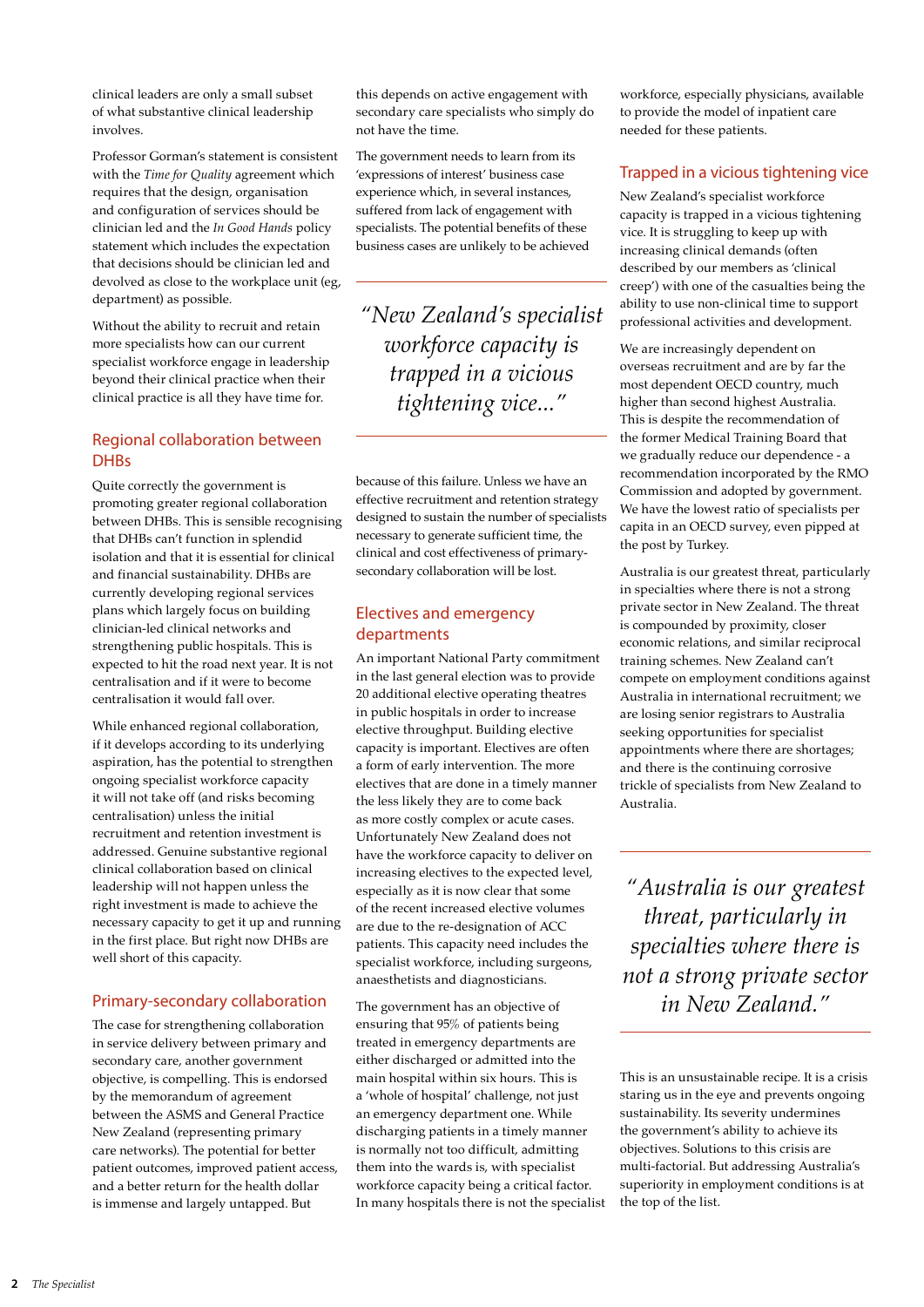#### Solutions – salaries

This superiority includes salaries, superannuation, professional development support (including continuing medical education expenses), a unique system of salary sacrifice (which more than compensates for the forthcoming tax cuts in October), more specialists on the roster, and more senior registrars to provide support. Some of these we can't fix because they are the result of the difference in critical mass. Others we can but not necessarily all at once.

The single most important measure we could take in this area is to address our salary scales. The differences between the two countries are stark and striking. Whereas New Zealand has a 15-step specialist scale ranging from the high \$120,000s (NZ) to the mid-\$190,000s, the average Australian scale is about nine steps from the mid-\$190,000s (A) to around \$260,000. It is a no-brainer that until we find some way of addressing it, this crisis will continue and the government will not

achieve its objectives above a threshold of superficiality and tokenism.

The government needs to put its investment priority where its political mouth is. To quote that delightful American 'intellectual', former Vice President Dan Quayle: "if we don't succeed we will have failed."

#### **Ian Powell**

*Executive Director*

### Quantifying the minimum specialist pay gap with Australia

There have often been references to the specialist pay gap with Australia but lack of specific data. We know that DHBs (a) are losing specialists they employ to Australia, (b) are losing to Australia senior (and even not so senior) registrars with a view to their first specialist appointment, and (c) that DHBs in NZ are seriously disadvantaged when trying to compete against Australia in recruiting specialists from the rest of the world.

Understanding of the size of the pay gap is open to confusion (over and above an appreciation that it is immense and it is hurting New Zealand's health system). This confusion includes factors such as:

- 1. Australia has the equivalent of collective agreements for specialists at a state and territory, but not national, level.
- 2. Australian states and territories have supplementary universal allowances additional to their base salaries.
- 3. Australia has a unique financially lucrative system of 'salary sacrifice' in its tax legislation that also well outweighs the financial gains of the New Zealand government's tax cuts this October.
- 4. Different remuneration systems between staff specialists and visiting medical officers (more surgical and to some extent diagnostic).

The closest estimate was up to around 35% from the SMO Commission report in 2009. However, the ASMS has made the best quantification of the gap to date based on averaging the collective agreement salaries from the states of Western Australia, South Australia, Victoria, New South Wales and Queensland which also includes the various universal supplementary allowances. Arising from this we have been able to construct a notional average Australian staff specialist salary based on a notional 40-hour week of nine steps from \$(A)196,200 to \$(A)255,500 with around \$7,000 margins between steps. It is conservative and minimum as it excludes factors such as visiting medical officer rates, 'salary sacrifice', and other embedded supplementary provisions.

When contrasted with current key steps on New Zealand's specialist scale (1, 9 and 15) we can make the following on average conclusions that as a bare minimum:

- • A specialist in New Zealand starting on the bottom step will be earning over \$(A)67,000 less than their equivalent in Australia.
- • A specialist in New Zealand with eight years experience (Step 9)

will be earning over \$90,000 less than their equivalent in Australia.

- • A specialist in New Zealand will take 14 years service as a specialist to get to the top step compared with eight years for their equivalent in Australia but still earn over \$60,000 less.
- • A specialist in New Zealand after 14 years service as a specialist will still earn over \$700 less than a specialist in Australia with no previous specialist experience.
- • To put it another way it will take a specialist 14 years to narrow the gap with a first year specialist in Australia, to narrow the gap from around \$67,000 to \$700 (assuming the hypothetical that the specialist in Australia remained on Step 1 for 14 years).

With minimum gaps of this magnitude who can not argue that Australia threatens both the New Zealand public health system's ability to provide accessible comprehensive quality services to patients and the government's ability to achieve its objectives for the health system!

#### Notional Average Australian Staff Specialist Salary (40 hour week), 2010

| <b>Salary</b><br><b>Steps</b> | <b>Notional</b><br><b>Australian (\$A)</b> | <b>New Zealand</b><br>(SNZ) |
|-------------------------------|--------------------------------------------|-----------------------------|
| 9                             | 255,500                                    |                             |
| 8                             | 248,200                                    |                             |
| $\overline{7}$                | 240,700                                    |                             |
| 6                             | 233,300                                    |                             |
| 5                             | 225,900                                    |                             |
| 4                             | 218,500                                    |                             |
| 3                             | 211,000                                    |                             |
| $\overline{2}$                | 203,600                                    |                             |
| 1                             | 196,200                                    | (15) 195,441                |
|                               |                                            | $(9)$ 164,852               |
|                               |                                            | $(1)$ 128,596               |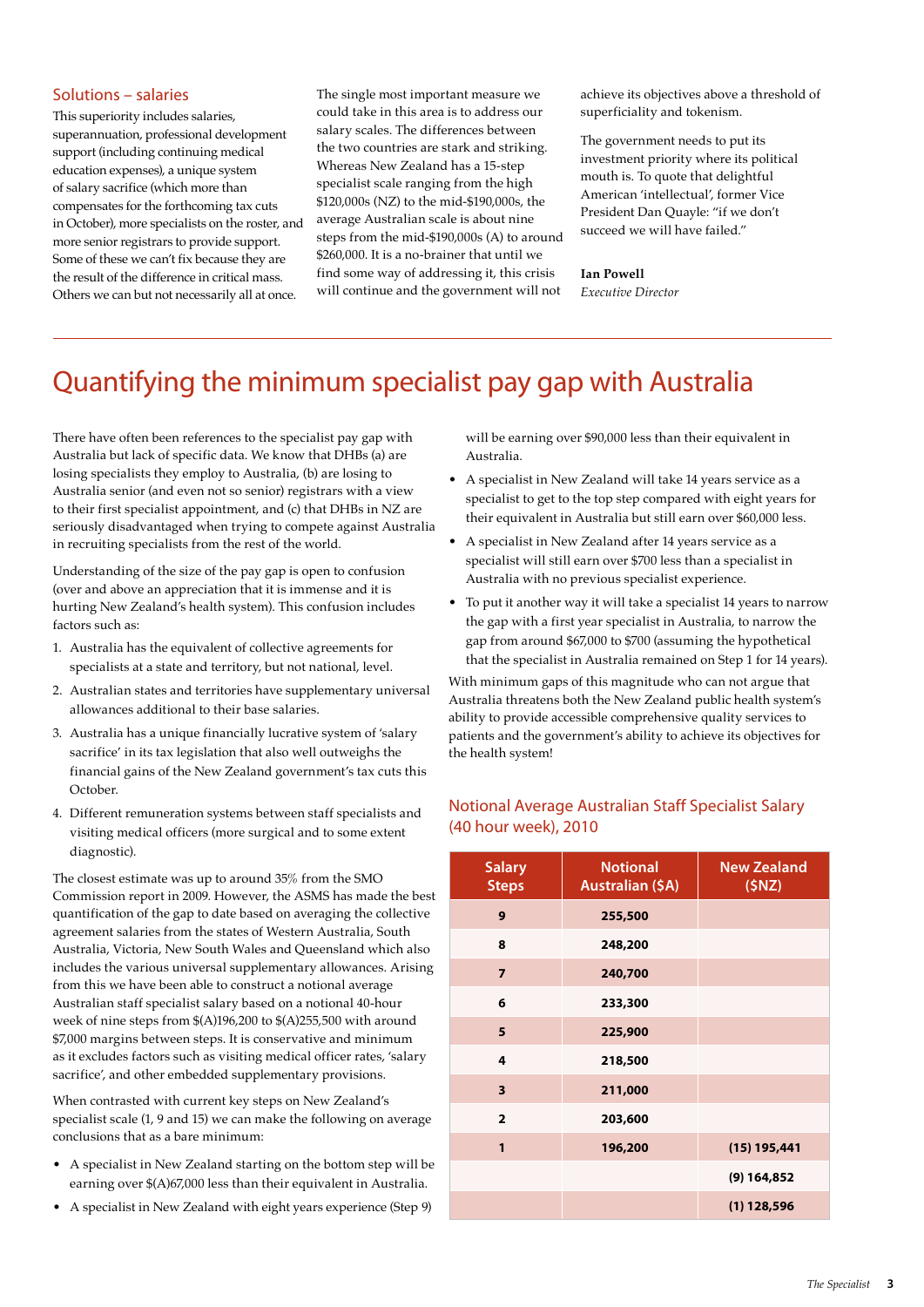

### Fair and loathing

What joy to be a doctor. Fantastic to be a specialist at the peak of scientific endeavour. So rational and reasoning in the choices I make. In the diagnoses I divine, in the tests I determine, in the nostrums I advise. How sweet to only let emotions aid my empathy for those who suffer, not rule my intellect or wise intuition. Don't you feel the same?

As autonomous patient advocates we argue passionately when we perceive inequities of access to care. We navigate public and private options for the betterment of the person beside us. We demand fair play, and exhibit anger responses when thwarted.

As denizens of the health care jungle we rail against perceived imbalances in remuneration. We steer down rocky paths to the betterment of the specialists beside us. We demand fair pay, and exhibit anger responses when thwarted.

Where does such a sense of fair play come from? Is it special to our profession, or a fundamental human sense? Where does the anger swell from? Is the loathing special to our circumstances, or an evolutionary response conferring advantage?

Gopnik and Bloom have shown that (philosophical) babies, as young as six months, judge individuals on the way that they treat others and even one-year-olds engage in spontaneous altruism. We have an innate, possibly evolutionarily driven, sense of fairness. Of when someone is getting more than their "rightful" slice of the pie. Whether it be a patient or a colleague. We pride ourselves on fighting for the right to spend 4.5 million on "our" patient, and the right to champion the wondrous and special. And we fret over whether someone else is on a higher rung than their seniority deserves.

In playgrounds and book clubs, "it's not fair" may rank among the most readily evoked complaints. The din of inequity is not limited to children. It frames our response to finance company bailouts and to primary school pecking orders. Our innate loathing when others seem to profit beyond their efforts may be rooted in our very basis for tribal success, in our keenly honed senses of disgust and of fair play.

Lixing Sun believes that despite the fact of our specieswide social and economic disparities - perhaps in part because of them - human beings are endowed (or burdened) with an acute sensitivity to "who is getting how much," in particular a deft attunement to whether anyone else is getting more or less than one's self.

Monkeys reject unequal pay, performing tasks for cucumber slices, until they see others rewarded with grapes. Behavioural economists call it "inequity aversion" - the tendency to turn down a perfectly good offer if others are getting a better deal. Inequity aversion makes sense for a social species like capuchin monkeys, with food rewards to be distributed after a tribal hunt, but humans exposed to the "ultimatum game" also insist upon fairness, even at the apparent cost of their immediate best interest. When both are equally deserving. But perceived merit complicates things.

Merit bears a complex relationship to fairness. Differences in merit can legitimise differences in payoffs, both material and social. Yet the outcome may appear and to some extent, actually be - unfair. Differences in merit are often exaggerated by those seeking to justify departures from fairness. After all, many mammals have evolved systems of social hierarchy, within which it may be adaptive for participants to accept their positions and thereby avoid wasteful struggles, but also to be alert for any departures from fairness, aware of circumstances that offer them at least some prospect of self-advancement. And respond with anger or disgust when fairness is felt to have left the room.

Many things elicit anger, which, as Barash shows, is simply a biological mechanism that induces people to respond vigorously - sometimes violently - to circumstances in which such a response is generally adaptive.

PRESIDENT'S COLUMN Or at least, has been adaptive in the past. We get angry when frustrated, when we experience pain, when defending ourselves or others, and not merely because our genetic sense of fairness has been violated.

> Although not all anger derives from unfairness, a fairness instinct could help us understand why certain policies and protocols are embraced and others resisted, why self-righteous anger is sometimes so easily elicited, and whether that anger is itself fair.

And then there is loathing. Disgust is different from anger. The latter is associated with rises in heart rate, the former with nausea, throat constriction and slowed pulse. And a particular facial expression (possibly arising from defence against rancid foods in millennia past). Chapman has looked at disgust and unfairness. Test subjects who played a game and considered the results unfair, reacted with the exact same instinctive facial expression as those exposed to more straightforwardly disgusting stimuli. Unfairness, it seems, can disgust us. That facial expression is not made in anger, it's really limited to disgust.

Some behavioural scientists have begun to claim that a significant slice of our morality is driven, not by religious or rational conviction, but by more visceral human considerations. Whether we feel like throwing up. A growing number of provocative and clever studies appear to show that disgust has the power to shape our moral judgments. Putting people in a foul-smelling room makes them stricter judges of a controversial film or of a person who doesn't return a lost wallet. Washing their hands makes people feel less guilty about their own moral transgressions, and hypnotically priming them to feel disgust reliably induces them to see wrongdoing in utterly innocuous stories.

That is how individuals respond. What about the "unwisdom" of crowds? Do group dynamics enhance or undermine moral thought - or instinct? As distinct from deliberate persuasion, Rieff argues that crowds can be joyful or they can be murderous; they can celebrate or they can protest; but what is beyond their reach is sobriety. His lesson, whether you are thinking about geopolitics or daily life, is that if your thinking could just as easily be expressed in a slogan, and shouted out or held aloft on a banner by a crowd, then you are probably not thinking at all. He warns, in troubled times such as our own, times he posits of the most enormous moral, social, cultural, and technological dislocation, that is immensely dangerous.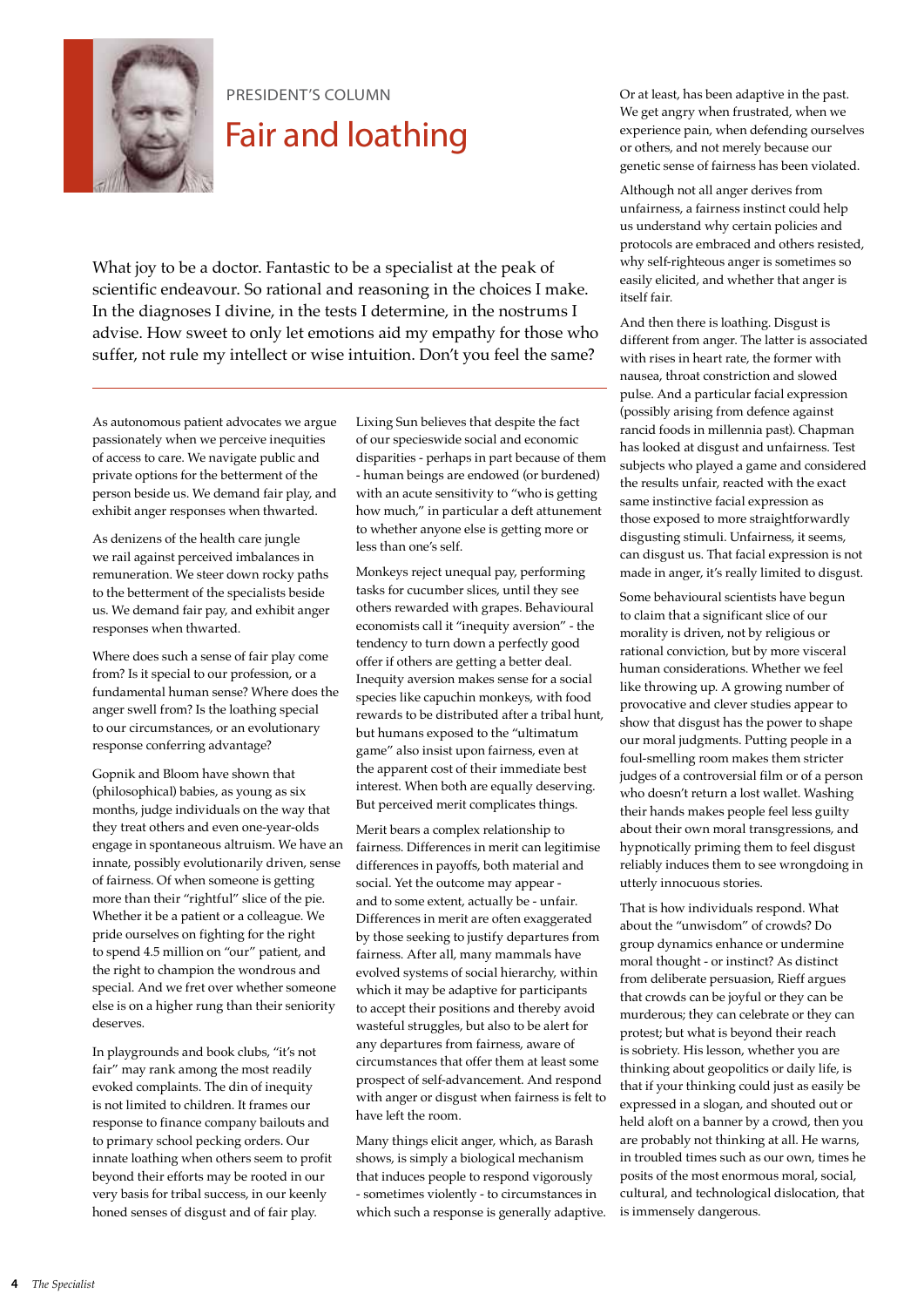So is it all a matter of using our frontal cortex to dampen down our amygdala? And persuading others of our reason and fair ration? Our reasonableness and fair rationalising. Of how special are we, compared with our fellow health professionals. Of how special are we, compared with the toilers in the non-health determinants of health. Of how special are we, alongside the strugglers and sinkers of society.

Persuading others that we are not evangelical interventionists in esoteria, esteemed champions of cure-all at all-cost. That we are eminently fair public health proponents with ideas to burn even if no fire extinguisher in our psyche.

Evincing in others no loathing or disgust when we argue how special are the sub-subspecialists, compared with the remote rural generalists expected to be best in everything

that ails. When we debate how fair are we, confabulated with the navigators of the labyrinths of contracts and perverse pricevolume schedules.

How special to be a specialist.

What joy to be a doctor.

**Jeff Brown** *President*

### Revitalising ASMS branches

The National Executive is proposing to delegates coming to the ASMS's Annual Conference on 18-19 November an important constitutional amendment relating to the management of the Association's branches.

The reason for the changes is that the provisions in the current constitution dealing with the management of branches have proven to be impractical and are largely (if not entirely) ignored by all branches. This has not yet created a problem for the Association, but one day it may and the National Executive considers it prudent to pre-empt such a problem and to develop a new model of branch governance that allows each branch to manage its own affairs in a democratic yet flexible manner.

#### Key Features of Proposed Branch Governance Structure

The key features of the Executive's proposed new governance structures are:

- it will create two branch positions, a Branch President and a Branch Vice President who will be the "branch officers";
- the branch officers will be elected for two-year terms, in ballots organised and conducted by the national office;
- the branch officers would be responsible for the management of branch business. They may (but are not required to) appoint a branch committee to assist them;
- members of a branch committee, where it is decided there should be one, may *either* be appointed (or co-opted) by the branch officers *or* elected at a branch meeting. Members of a branch committee may also include members from the region who are employed by non-DHB employers;
- the branch officers may work closely with the local senior medical and dental

staff group by taking branch business to meetings of the senior staff group for discussion and a formal decision, if that is appropriate;

- the branch officers would keep control of branch business by determining to what extent the Association's business would be referred to the senior medical and dental staff group and whether it is simply for wider debate or a formal decision;
- local members will have the power to call for meetings of the branch and if five or more members are dissatisfied with a decision of the branch or of its branch officers may refer the matter to the Executive Director and the National Executive for resolution; and
- the current provision for secret ballots on branch matters is retained.

#### **PROPOSED CONSTITUTIONAL AMENDMENT**

#### **1 Branch Officers and Committees**

- 1.1 Each branch shall elect a President and a Vice President who shall be the Branch Officers. The Branch Officers shall be responsible for managing the business of the branch and shall be elected for two-year terms that will begin on 1 July in alternate years.
- 1.2 The Association's national office shall conduct biennial elections for Branch Officers in the three months immediately preceding 1 July in an election year. The national office shall also conduct elections to fill any casual vacancies that may arise. A Branch Officer who is elected to fill a casual vacancy in a mid-term election shall hold that position for the remainder of the two-year term.
- 1.3 To assist them to conduct the business of the branch, the Branch Officers may establish a Branch Committee. Members of a Branch Committee may be appointed by the Branch Officers or elected at a meeting of the branch.
- **2 Branch Meetings and Business**
- 2.1 In managing the business of the branch, Branch Officers may work closely with any local senior medical and dental staff group that exists and, whenever it is appropriate to do so, to refer Association or branch business to meetings of the senior medical and dental staff

group to encourage wider discussion and participation in branch decisions.

- 2.2 If it is practical to do so, branches shall hold at least one formal meeting a year for the purposes of facilitating formal discussion within the branch and consideration of remits for the Annual Conference. Otherwise, branch meetings shall be held as frequently as the Branch Officers or local membership interest may require and at such other times as the National Executive may request.
- 2.3 The Branch Officers shall convene a branch meeting if four members or 10% of the branch membership (whichever is the higher number of members) requests it.
- 2.4 If five or more members of a branch are dissatisfied with any decision of their Branch Officers or of a branch meeting they may send a formal written statement of their concerns to the Association's Executive Director. The Executive Director shall promptly refer the matter to the National Executive for its consideration and a decision as to how the matter should be resolved.
- 2.5 Decisions at branch level will normally be made by a majority of branch members present and voting at a branch meeting. However, if 20% of the branch members attending the meeting request a secret ballot a secret ballot shall be conducted of all branch members.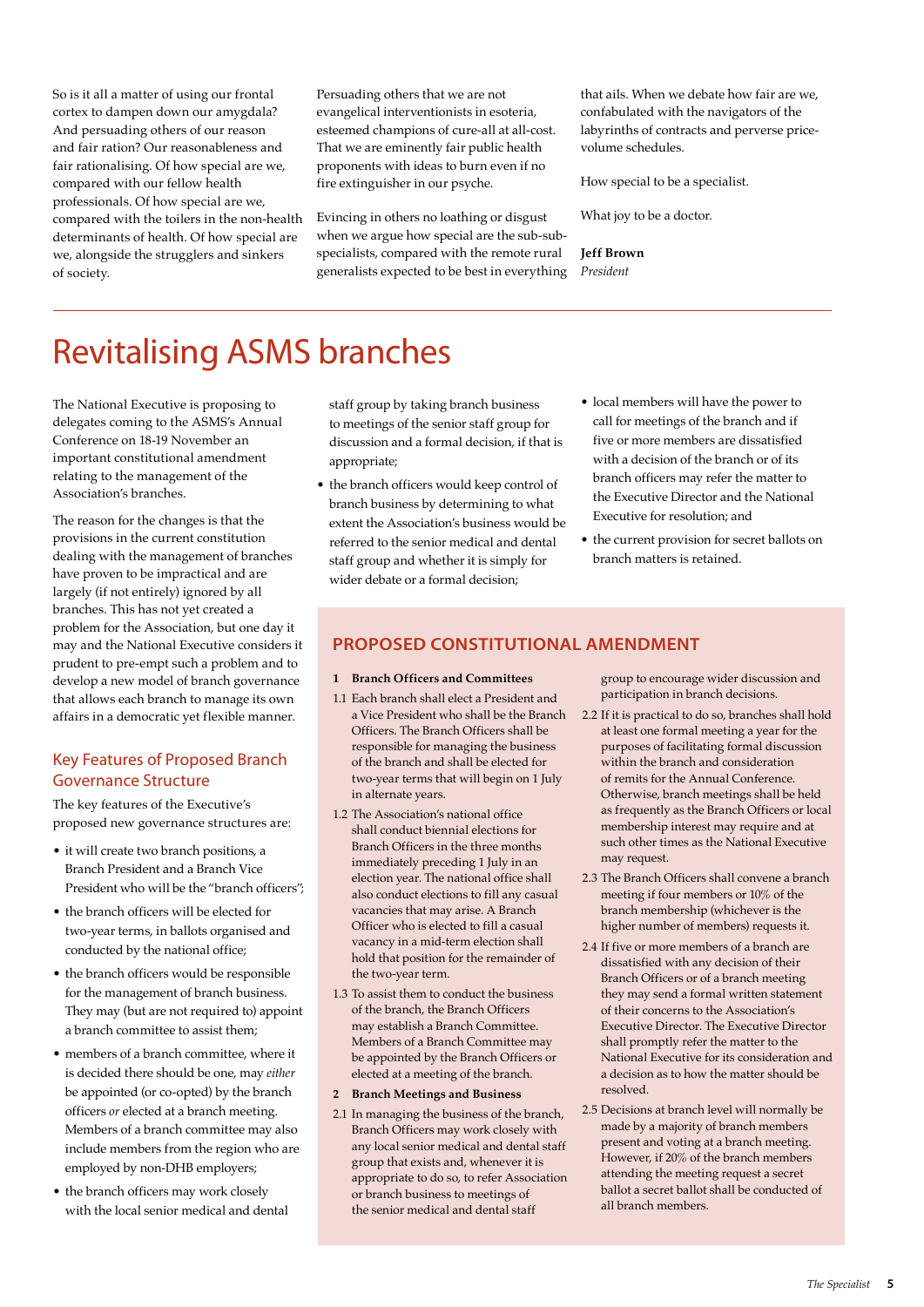

#### EXECUTIVE DIRECTOR's Column

### Mid Staffordshire and New Zealand: is there a link?

Tony Delamothe, deputy editor of the British Medical Journal, wrote a challenging opinion piece earlier this year (BMJ, 16 January 2010). He began by asking of the following scandals in England, what was the odd one out and why?

- • Alder Hey (retention of children's organs)
- • Bristol (children's heart surgery)
- Shipman (serial services)
- • Mid Staffordshire (emergency services)

His right answer was Mid Staffordshire, not simply because it was the only one that was a 21st century scandal. It was, in particular, because the details are harder to recall despite the death toll – 400 to 1,200 – compared with Alder Hey (0), Bristol (30-35) and Shipman (probably 250). But, whereas the other scandals led to various extensive and lengthy inquiries, Mid Staffordshire only generated one report of a mere 172 pages.

But there is economy in words. Mr Delamothe quotes in full the key paragraph of the Mid Staffordshire report by the Healthcare Commission, a statutory body:

*In the [Mid Staffordshire NHS] trust's drive to become a foundation trust, it appears to have lost sight of its real priorities. The trust was galvanised into radical action by the imperative to save money and did not consider the effect of reductions in staff on the quality of care. It took a decision to significantly reduce staff without adequately assessing the consequences. Its strategic focus was on financial and business matters at a time when the quality of care of its patients admitted as emergencies was well below acceptable standards.*

Despite the difference in the specific driver (achievement of foundation status at all costs, quite literally) the lesson for New Zealand (government and DHBs) is apt. Whatever the driver, when public hospitals are placed under intense financial pressure (whether it something they want to achieve or something imposed on them) the risks for the quality of patient care and

patient safety increase. Sometimes patient harm and deaths are the tragic outcome.

The New Zealand government needs to be aware that when it decreases the level of increased health funding to DHBs by around 50%, no matter how well signalled, this risks becoming a form of shock therapy. This forces DHBs, despite best endeavours, to make short-term financial and business decisions that risk placing the quality of care below acceptable standards. As a subset when the government imposes an administrative cap on so-called back office positions with a definition of 'back office' that is so broad as to include clinical support activities, quality of care standards are put under undue pressure.

We don't actually need to look as far as Mid Staffordshire for lessons on what not to do. We should also recall Queensland's Bundaberg disaster and the disgraced Dr Patel appointed during a specialist workforce crisis in the sunshine state.

This tragedy (patient deaths) was a direct result of Australia's specialist workforce crisis (incentivised deficient appointment processes to begin with) and led to the Queensland government's decision to significantly increase specialist salaries in 2005-6 which, in turn, extended to other Australian states. This development, in no small part, led to the vulnerability and brittleness of the specialist workforce in a small geographically isolated New Zealand to quickly become a crisis riddled with threats to access to care, standards of care, and achievement of laudable objectives.

Is there a link between Mid Staffordshire (and Bundaberg) and New Zealand? Only if our political policy settings allow it!

**Ian Powell** *Executive Director*

### Revamp of ASMS website

The ASMS homepage www.asms.org.nz has recently been revamped with the intention of adding appeal as well as placing greater importance on presenting latest news articles and publications in a readily accessible format. In addition to a commitment to regularly updating the *News and Reports* column (at least weekly), improvements include the introduction of:

- • A slide banner to promote relevant matters and news updates.
- • Imagery to accompany and add interest to news articles.
- • A new *Perspective* column; consisting of opinion pieces by individuals.
- • Links to in depth reports.

Members are encouraged to access our homepage regularly, perhaps weekly, as a quick means of keeping up-to-date and for downloading relevant and interesting material.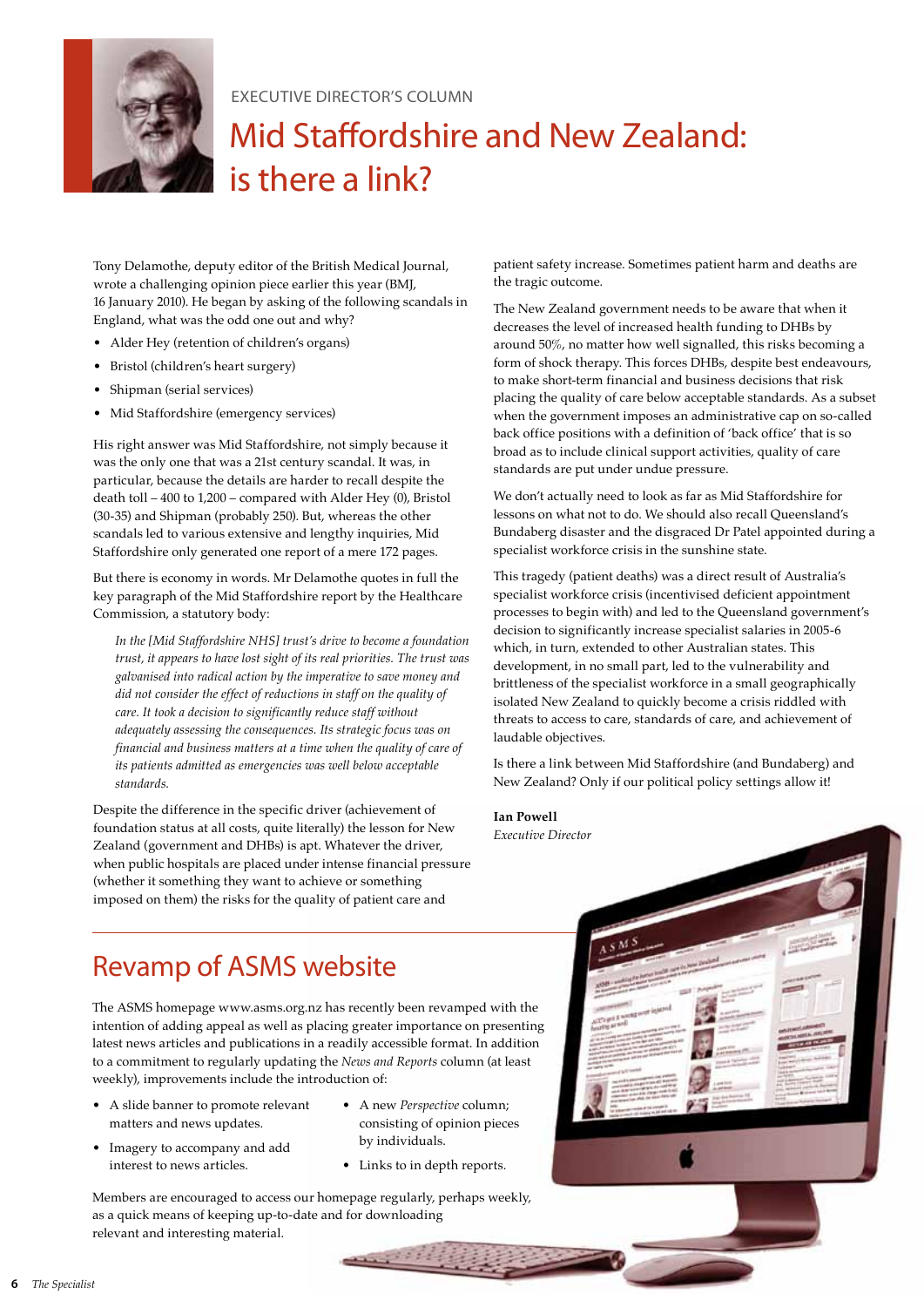

Assistant EXECUTIVE DIRECTOR

### Amending the New Zealand Public Health and Disability Act

The New Zealand Public Health and Disability Act, when it was first passed, restored a degree of local influence over the public health system. The health reforms of the 1990's had led both the public and clinicians to lose faith in centralised bodies of appointees. The mixed appointment and election process of the District Health Boards (DHBs) restored a degree of democratic control and autonomy around the provision of many services reassuring those who feared central control. Some central control was generally achieved through funding, monitoring of performance and some elements of direct contracting by the Ministry.

The relative autonomy of DHBs has had its downside with unnecessary duplication of resources for a small country and difficulties obtaining collaboration between DHBs.

The changes to the New Zealand Public Health and Disability Act (introduced by the Government through the New Zealand Public Health and Disability Amendment Bill that is now being considered by the Health Select Committee) are an attempt to redress that balance by giving the Minister of Health power to compel collaboration and force economies of scale.

#### The ASMS Submission

Like many other organisations the Association was broadly supportive of the proposed changes to the Act. As well as making a written submission, Vice President Dr David Jones and Assistant Executive Director, Angela Belich, gave an oral submission to the Health Select Committee broadly supporting the direction but suggesting that an opportunity was being missed for specifying the role of clinicians and clinical engagement in the legislation.

*"ASMS submitted that clinician consultation needs to be a statutory requirement for annual plans"*

One of our concerns was that the proposed legislation took away some rights of public consultation and weakened MECA consultation provisions by taking decisions away from the employer.

#### WHAT ARE THE CHANGES?

#### **The amendments cover**

- changes to the objectives and functions of DHBs to require consideration of what is optimal not just for their district but regionally and nationally
- • changes to DHB plans and planning processes,
- provision for ministerial direction of procurement
- provision for ministerial direction to all DHBs
- provision for the Minister to deal with disputes between DHBs or between the Minister and DHBs on a plan
- establishment of the new Health Quality and Safety Commission
- regulation on disputes between publicly owned health and disability organisations to be issued without requiring the consent of the parties
- allowance for elected members of DHBs to be appointed to other Boards and a requirement for Ministerial consent to Board committees

The Association has negotiated (in our MECA) requirements for the following:

- • consultation on the parameters of reviews that affect the delivery or quality of clinical services
- participation in reviews that would affect senior doctors
- • a fail safe mechanism so that serious clinical or professional concerns that may arise out of changes are resolved using an agreed process.

This means that, when DHBs propose changes, they are legally required to have input from their most senior clinicians.

Where the legislation proposes that the power to make these changes moves from the DHB to the Minister of Health, we said that there should be a parallel legal requirement for consultation with the appropriate clinical network (if it exists) or the appropriate clinicians if it does not

#### Objectives and functions

We welcomed the addition of the new statutory objective requiring DHBs to 'seek the optimum arrangement for the most effective and efficient delivery of services in order to meet local, regional and national needs' and the new statutory function requiring DHBs 'to collaborate with relevant organisations to plan and coordinate at local, regional and national levels for the most effective and efficient delivery of health services'.

The best health services for all New Zealanders should be the concern of the public health service without the distortion of parochialism. How this is to be obtained may, nevertheless be an issue of debate and this debate must include clinicians (nurses, doctors and other health professionals) because they have the knowledge and expertise and enjoy the trust of New Zealanders.

#### Plans and Ministerial Direction

Instead of requiring a DHB to produce a district strategic plan and a district annual plan the Bill would require the Minister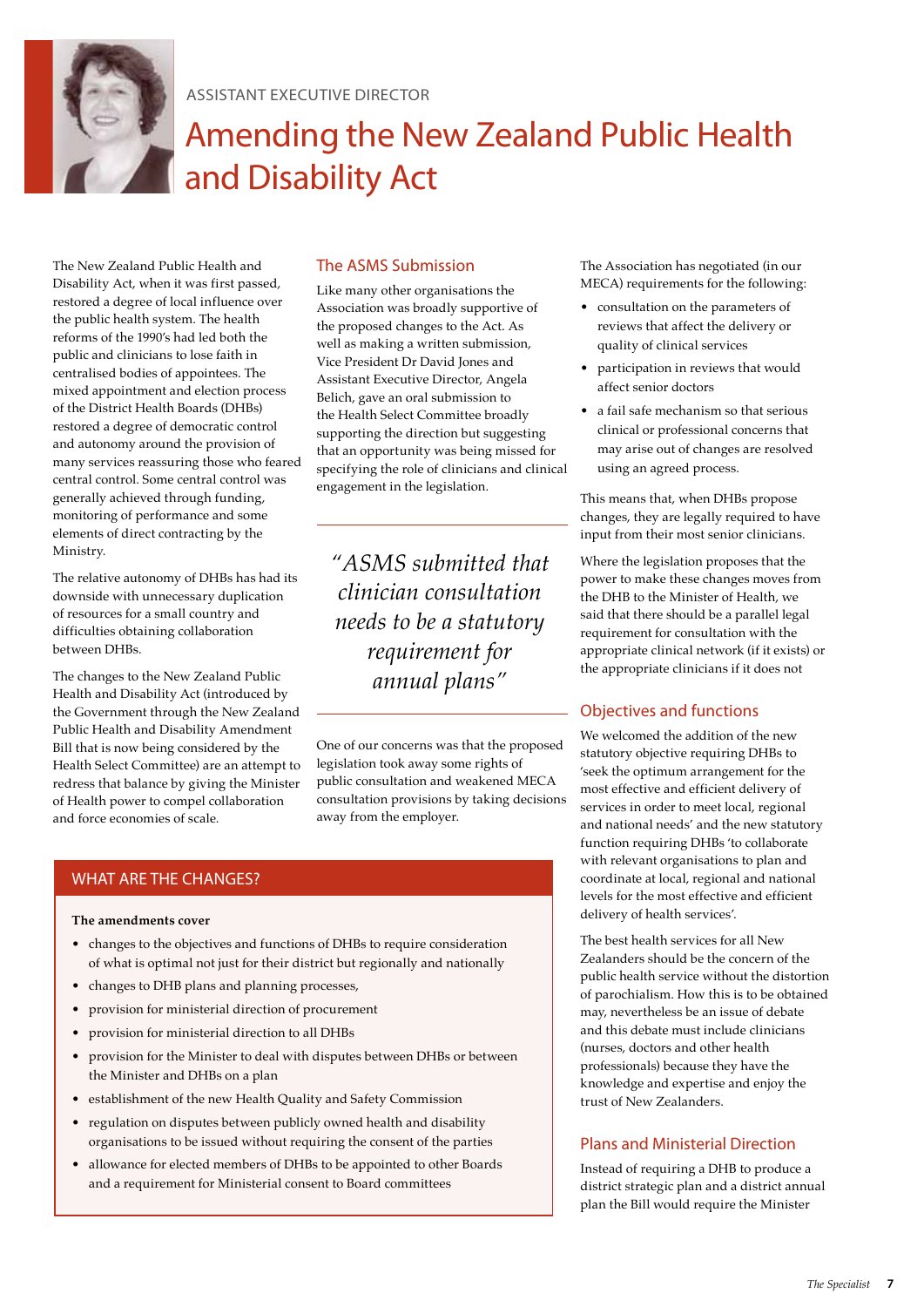to direct DHBs to prepare a plan each financial year and allows the Minister to direct DHBs to produce other plans. DHBs must have annual plans but they need not be simply for a single district. The Minister, by regulation may specify the form of the plan and the procedures to be followed. This may (or may not) include a requirement for consultation.

ASMS submitted that clinician consultation needs to be a statutory requirement for annual plans and that advisory committees set up to adjudicate disputes over a plan between DHBs should be either clinically led or be required to demonstrate engagement with the appropriate clinicians..

#### Procurement

The Bill will allow a proposal from the Director–General, or any other person or body approved by the Minister, on how administrative support and procurement services should be obtained to be submitted to the Minister. If the Minister then has reason to believe such a proposal would enhance the effective and efficient operation of the system then the Minister can direct DHBs as to how the services will be obtained and who by. He/she must first decide that direction is necessary and must also consult with DHBs affected by the proposal and anyone else that he/she considers it appropriate to consult.

The amendment defines administrative, support and procurement services as services that do not relate directly to but are necessary for the provision of care to patients. Specific services are listed including human resources and payroll, financial services information systems, clerical services and the procurement of both clinical and non-clinical supplies but care has been taken to specify that the clause is not restricted by the fact that specific functions are mentioned. Essentially DHBs with the passage of this Bill appear to have lost autonomy for support services.

The intent may not have been to include diagnostic services such as laboratories or radiology in the ambit of 'administrative, support and procurement services'. However the wording could certainly be read to imply that these services are covered by this provision.

Diagnostic services are integral to a high quality public health system. If the intent is not to include diagnostic services they should be explicitly excluded from the definition. Even setting aside diagnostic services, administrative, support and procurement services often have clinical implications. At present should such implications exist, a DHB which is abiding by its industrial agreements, would be obliged to seek the advice of its senior clinicians.

We said that the Bill should require that any proposal made under this clause will need to be either clinically led or have demonstrated engagement with clinicians.

#### Health Quality and Safety Commission

The Association strongly supported the establishment of the Health Quality and Safety Commission (HQSC). We also welcome the appointment of the members of its interim board including Professor Alan Merry as chair. Our concern expressed in our submission on the Ministerial Reference Group report was the suggestion that the Commission be 'self funding'. Though this is not ruled out by its establishment as a crown entity, this does not presently appear to be the intent. Charging DHBs to improve quality will function either to cut funding available for services or allow DHBs to opt out of national systems for quality improvement. It could also risk the future viability of the Commission.

The Health Select Committee is due to make its report on the Bill to Parliament on 19th November this year. We will then see if the opportunity has been taken to make clinical engagement a legislative requirement or if it is to remain an optional extra.

#### **Angela Belich**

*Assistant Executive Director*

### Jobs.asms.org.nz promoted in BMJ Careers

The ASMS endeavours to help fill senior doctor and dentist vacancies in New Zealand, especially DHBs, through the job vacancy page on our website. **jobs.asms.org.nz** is a one-stop-shop for

those seeking positions in New Zealand as it has a comprehensive list of NZ vacancies and provides direct links to key employment information and agreements.

This month the ASMS commenced another year-long advertising campaign with BMJ Careers, the United Kingdom's principal publication for medical recruitment and careers advice. We will be advertising in both their print edition (delivered to 110,000 doctors) and their online careers site (www.bmjcareers.com). The latter alone will see ASMS job advertising reach 100,000 unique online users every month.

So that DHBs and other employers can take full advantage of this advertising campaign we are offering one month's free advertising with any three-month listing on **jobs.asms.org.nz**.

The ASMS encourages members to recommend to their DHB or employer that they seriously consider using **jobs.asms.org.nz**  when advertising SMO vancies. Employers can get information about our advertising

rates and volume discounts from our website or by contacting **admin@asms.org.nz.**

## Live and work in New Zealand

Now you can have a unique lifestyle and modern Now you can have a unique lifestyle and modern<br>national terms of employment in a health system of high<br>national terms of employment in a health system of high international standard.

international standard.<br>The Association of Salaried Medical Specialists (ASMS) The Association of Salaried Medical Specialists<br>is the union for salaried senior doctors and dentists<br>is the union for salaried senior doctors and the s The Association for salaried senior doctors and dentists<br>is the union for salaried senior doctors and dentists<br>(consultants) in New Zealand and we maintain the single Is the union of the W Zealand and we maintain the angles (consultants) in New Zealand and we maintain the angles<br>largest source of up-to-date consultant/specialist and (consultants)<br>largest source of up-to-date consultant/specialist and<br>other senior medical vacancies in New Zealand hospitals.

other senior medical vacancies in them.

ASMS Association of Salaried Medical Specialists

**NSSOCIATION OF STATE**<br>Working for better health care in New Zealand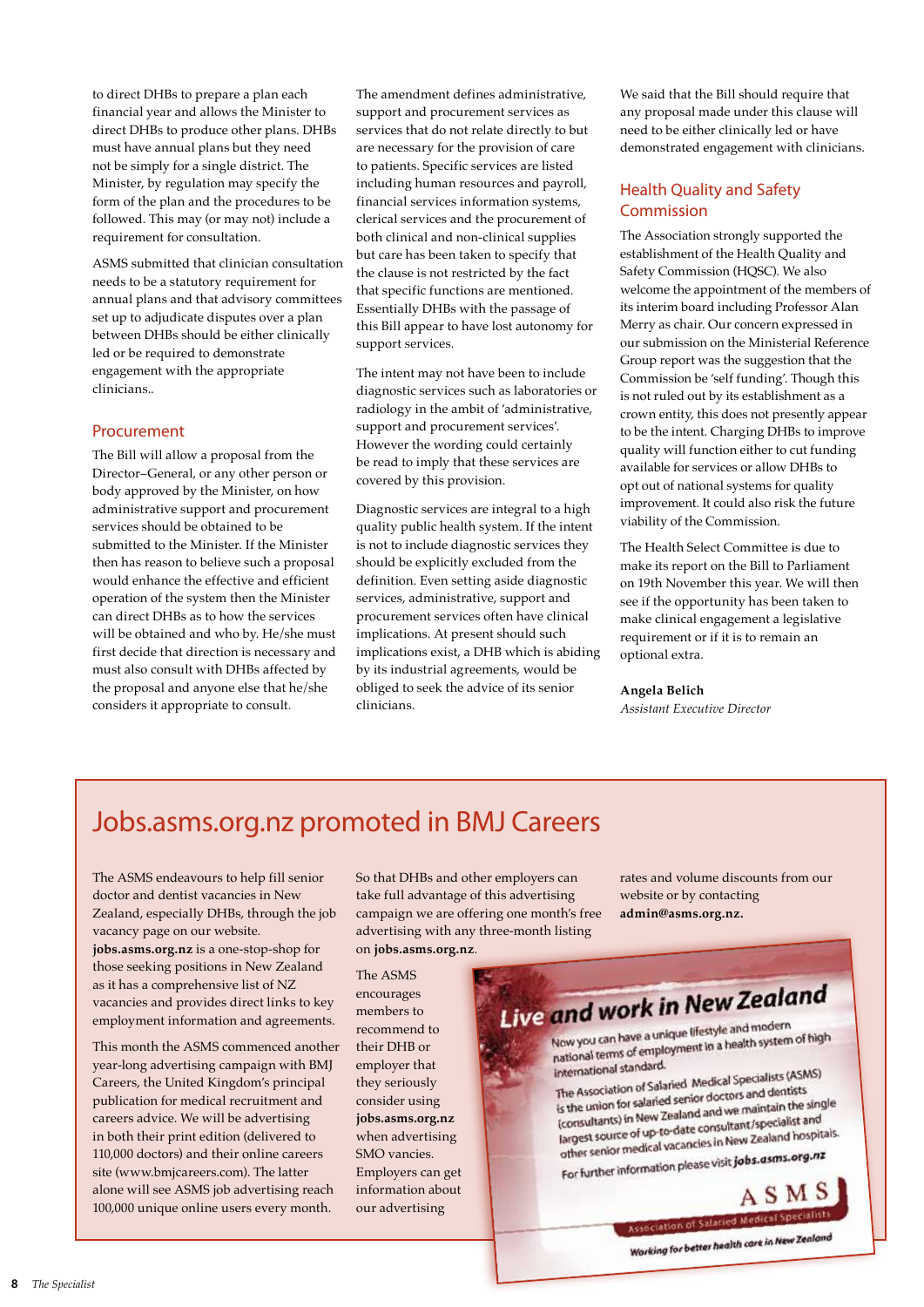

### Driven to distraction

New drug-driving laws mean that doctors have to be extra careful when prescribing. MPS medico-legal consultant Dr Brendon Gray explains the new rules and what they mean for medics

The Land Transport Amendment Act 2009 came into effect on 1 November 2009, creating a new offence of "driving while impaired with evidence in the bloodstream of a qualifying drug". This new law has significance for doctors and pharmacists because a qualifying drug includes "prescription medicines". While the new law doesn't change obligations that doctors have when they prescribe drugs to patients that may impair their ability to drive, it will likely bring existing obligations firmly under the spotlight.

#### The offence

There are two elements to the new offence: driving while impaired, and evidence in the bloodstream of a qualifying drug. Where a police officer has "good cause to suspect" that a driver has consumed a drug, the officer may require the driver to undergo a compulsory impairment test. If the driver fails the impairment test, the officer may forbid the person to drive and require the driver to supply a blood sample.

The compulsory test includes:

- An eye assessment pupil size, reaction to light, lack of convergence, nystagmus
- • A walk and turn assessment
- • A one-leg-stand assessment.

Police can require a person who is in a hospital or a doctor's surgery because of injuries in a motor vehicle accident to provide a blood sample for testing. This is consistent with the law for drink-driving.

A qualifying drug includes a controlled drug that is classified under the Misuse of Drugs Act 1975, benzodiazepines, or a prescription medicine covered by the Medicines Regulations 1984. It is not yet clear which drugs police will test for, but opiates and benzodiazepines are a possibility, in addition to cannabis and other drugs of abuse commonly used "on the street".

#### Penalties

The penalties for drug-impaired driving are aligned with the penalties for drinkdriving. For example, drug-impaired driving that causes no injuries can lead to three months in prison or a fine of up to \$4,500, and disqualification from driving for at least six months.

#### Defences

It is a defence to a charge of drugimpaired driving to show that the relevant qualifying drug was consumed in accordance with a current and valid prescription written for that person by a health practitioner, and any instructions from a health practitioner or from the manufacturer of the qualifying drug. Alternatively, it is a defence if the drug was administered by a health practitioner, provided that the person complied with the instructions (if any) that the health practitioner has given.

#### What does it mean for doctors?

The Ministry of Transport advises that the new law does not impose any additional obligation on doctors or pharmacists.

Current obligations arise from a number of sources. Chapter 11 of *Medical Aspects of Fitness to Drive; a Guide for Medical Practitioners* states that medical practitioners should check the *British National Formulary* and/or the *New Ethicals Catalogue* to determine if any prescribed medication may impair the ability to drive safely. MPS considers MIMs would also be a suitable source of information. Where safe driving may be impaired, patients should be warned. Common medications and substances of abuse that may impair driving are listed at Chapter 11.1.

Doctors also have an obligation under s18 of the Land Transport Act 1998. That section requires doctors to inform the

New Zealand Transport Agency of any individual who poses a danger to public safety by continuing to drive when advised not to.

Doctors' obligations to patients who drive while impaired have come under scrutiny previously. For example, the Health & Disability Commissioner (HDC) investigated a case where a patient on a methadone programme continued to drive while abusing other drugs and subsequently killed another road user in a motor vehicle crash.1 The Commissioner expressed concern about the drug service's failure to appreciate and respond to the risk that the patient would drive while intoxicated.

While there may be no new obligation on doctors, existing obligations may very well come under increased scrutiny, particularly if a defence of taking the drug in accordance with a doctor's instructions is raised. Furthermore, aggrieved drugimpaired drivers may very well complain that they were not adequately warned of the possibility of impairment by their doctor after a charge is brought.

#### Conclusion

In order to avoid problems, doctors must ensure that they advise their patients if a prescribed medication may impair the ability to drive safely and record that this advice has been given in the clinical notes. As the HDC has noted, it is through the medical record that doctors have the power to produce definitive proof that a patient has been specifically informed of a particular risk.2 This is particularly important when one considers that there is evidence to suggest that patient adherence to driving recommendations is low.3 You just never know when you might need to rely on your clinical notes.

#### **References**

<sup>1.</sup> A District Health Board (29 March 2006), Health & Disability Commissioner 05HDC09043 2. bid, p.18. 3. Maas R, Ventura R, Kretschmar, Aydin A, et al Syncope, Driving Recommendations, and Clinical Reality: Survey of Patients, BMJ 2003; 326:21

This article was originally published in the Medical Protection Society's May issue of Casebook http://www.medicalprotection.org/newzealand/casebook-may-2010/ driven-to-distraction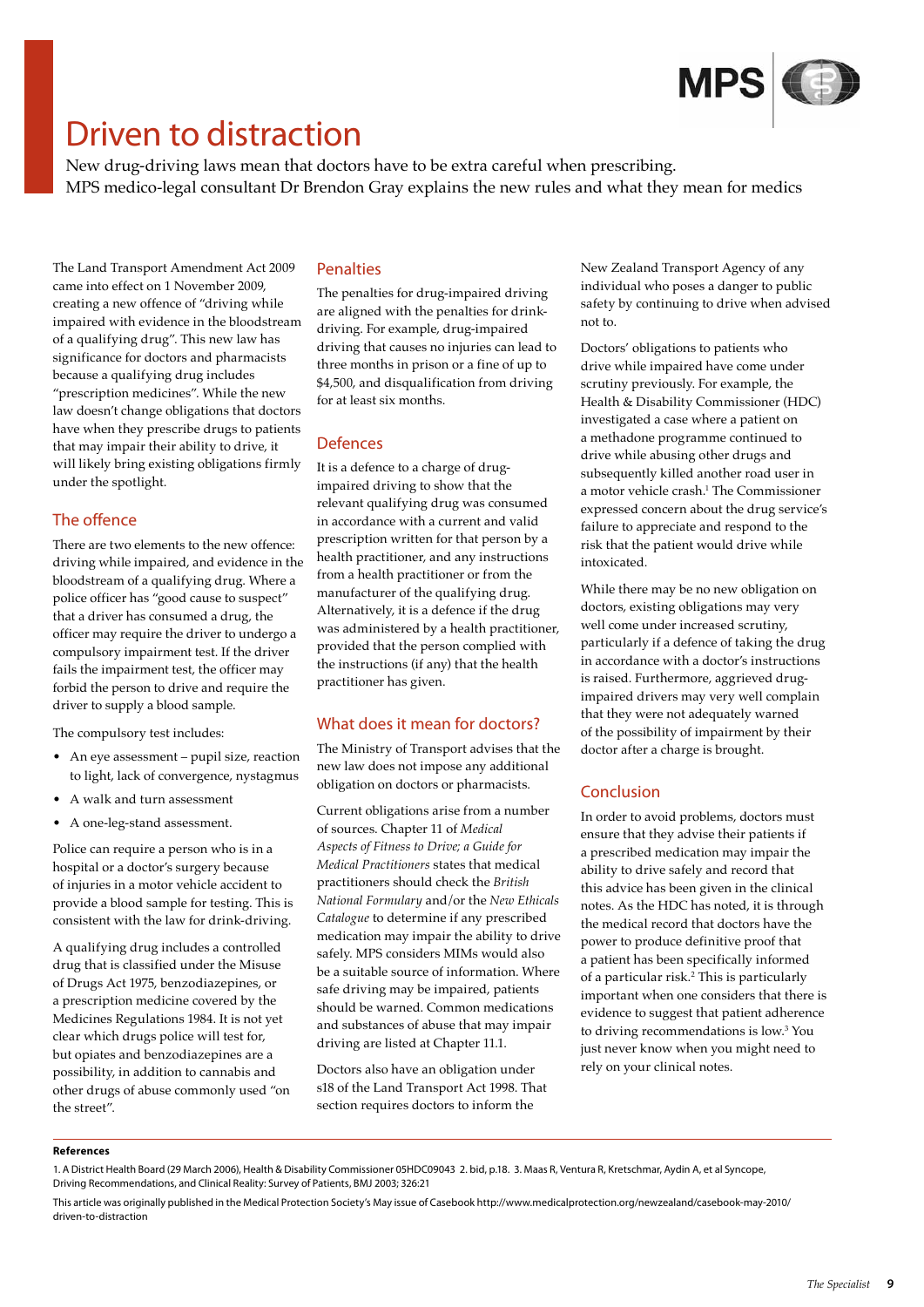### Punitive unfair changes proposed to the Employment Relations Act

The ASMS has taken two important decisions on the changes proposed by the Government to the Employment Relations Act.

First, at its September meeting, the National Executive decided to make a donation of \$3,500 (roughly \$1 per member) to support the Council of Trade Unions campaign against the Bill. This campaign is largely educational but includes a 'national day of action' on 20 October.

Second, the ASMS has made a submission to the Transport and Industrial Relations Select Committee outlining our main concerns about the Bill. We did not comment on all the changes in the Bill but focused on those issues which are likely to have a particular impact on our membership and consequently on New Zealand's health system which is acknowledged by all political parties to be facing a medical workforce crisis. As an affiliate of the CTU we also supported in principle its far more detailed submission.

#### Introduction of right of unfair dismissal (90 day trial period) to all employers

When they were first elected the government introduced a 90-day trial period for small employers. This Bill proposes the extension of this trial period to all employers. The provision first has to be agreed between the employer and employee and then, for the first 90 days of employment, an employer is able to dismiss an employee without giving a reason. This should not be confused with probation periods which in some situations might be justified. Even employees employed on probation should be entitled to basic protection against unfair dismissal and the right of an employer to dismiss without good cause.

New Zealand has the highest proportion of international medical graduates (IMGs) in the OECD. At least 40% of doctors who are registered in New Zealand gained their initial medical qualification overseas. This means that a doctor looking at job offers is very like to be entirely unfamiliar with New Zealand law and employment practice.

A very high proportion of doctors looking to take up an appointment at a New Zealand hospital will be looking at moving themselves and their family to the other side of the world. The ASMS advises many of the senior doctors looking at job offers from New Zealand DHBs. Any suggestion that, without cause, doctors can be dismissed will be extremely detrimental to recruitment.

Given the current workforce crisis DHBs may not attempt initially to incorporate these clauses in their offers to new doctors. However it may be tempting for some to give the doctor a 'trial period' or extend a policy originally intended for other staff to

medical staff. The more likely scenario is for this provision, if passed, to apply initially in our smaller employers (those with more than 20 employees but only a few doctors).

The ASMS has been involved in several situations where a doctor employed by a community organisation has faced dismissal because they were attempting to adhere to appropriate medical standards in situations where employers were reluctant to do so.

The public is entitled to rely on medical professionals to speak out on issues of professional concern and patient safety. This right is protected in many of the collective agreements the ASMS negotiates and some employers have resisted these provisions in both individual and collective agreements.

At present employers would be most reluctant to dismiss a doctor while citing as a reason that the doctor had spoken out on issues of patient safety. If the employer is not required to give a reason, they need have no such qualms. A newly appointed doctor who raises such issues of unsafe practice could, if this legislation passes, face instant dismissal with no reason given.

Unfortunately even our largest health employers, DHBs, which are almost invariably the largest employer in the city or town where their main public hospital is based, have mixed performance records as good and bad employers. This 90 day trial period has the effect of rewarding bad and inadequate employment practices right at the time the doctor or dentist is most vulnerable.

#### Removal of reinstatement as a primary remedy in a dismissal

The ASMS handles very few dismissals and has taken few personal grievances relating to dismissals. However, senior doctors have been dismissed and some of those dismissals have been found to be unjustified.

Reinstatement for senior doctors is often the only useful remedy. Our members often have such specialised skills that there is only one possible employer in the town or city. A successful dismissal will frequently end the doctor's career.

If "reinstatement" loses its primacy as a remedy, it becomes even less likely that reinstatement would ever be achieved in a successful senior medical officer dismissal case.

The ASMS believes the current regime for personal grievances works well for both parties. The principle barrier for our members has been the extremely low level of remedies which (if reinstatement is not a realistic option) makes the process hardly worthwhile. Levels of remedies (in contrast to penalties) are not addressed in the Bill.

#### Justification test

The Bill amends the test of "justification" for any action of an employer, for example a dismissal, from the current objective test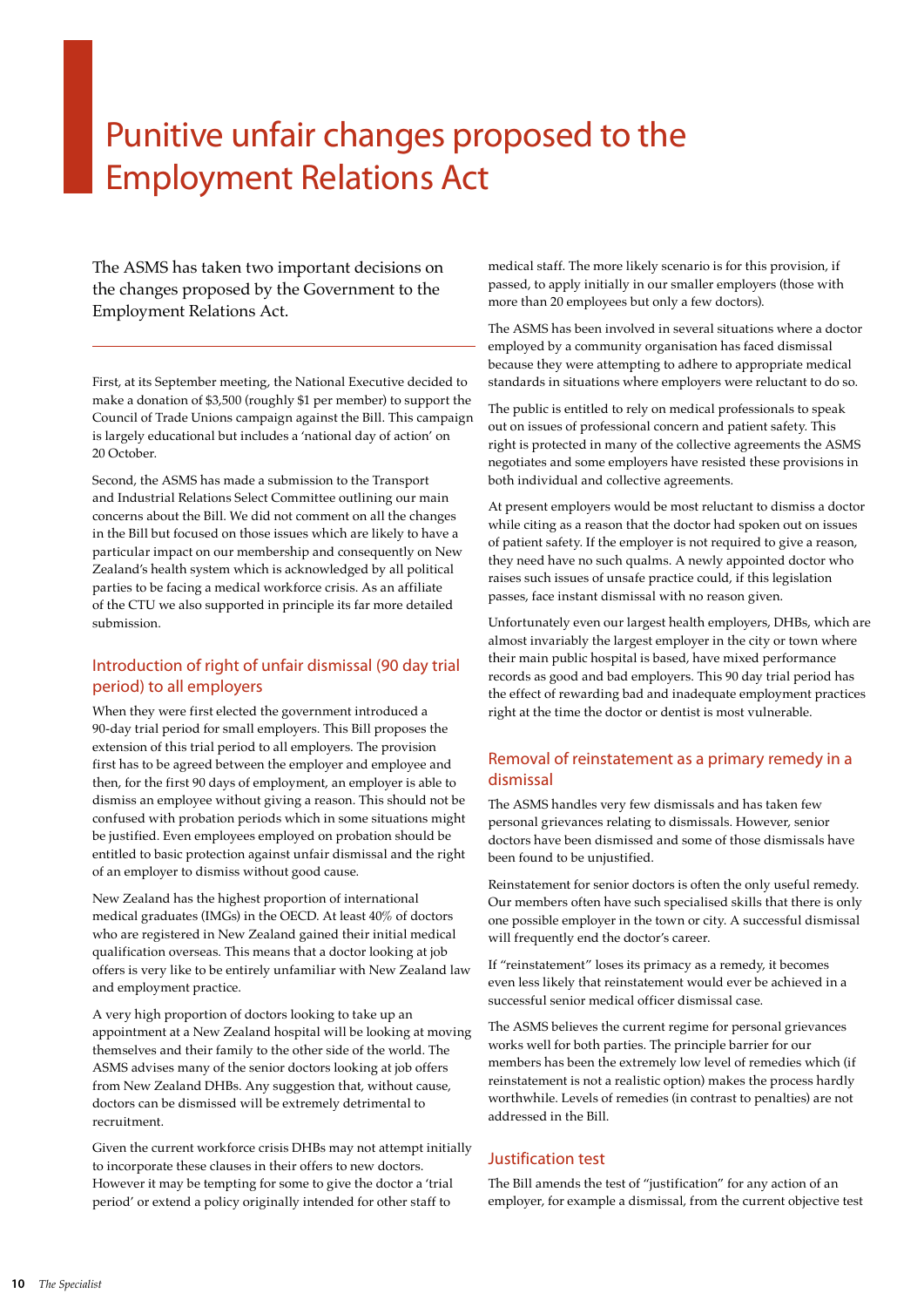(was the action one that a fair employer, acting reasonably*, would* have taken?) to a subjective one (was the action *within the range of*  actions open to a fair employer, acting reasonably?).

This change will make it virtually impossible for the ASMS to ever win a personal grievance where the member's clinical practice has been brought into question even if that practice is able to be improved or even if there are differing clinical views about that practice.

Even if the view is taken that this is a desirable outcome (doctors can neither make mistakes nor improve) then doctors who are disciplined by an employer on issues other than their clinical practice face a much more difficult path to remaining at work in this country.

#### Fair and reasonable process

This amendment purports to raise the bar to ensure that a personal grievance over an employer's unjustified actions will focus on the substance of the employee's behaviour and the reasonableness of the employer's decision as opposed to the

employer's processes in arriving at the decision to dismiss or warn. Any defects in process that were "minor or technical and did not result in the probability that the employee was treated unfairly" will not solely determine whether a dismissal or an action was unjustifiable.

Employers sometimes talk as if the whole process of disciplining or dismissing an employee is impossibly difficult. It is not. Procedural issues simply reflect the principles of natural justice for example; that facts should be ascertained; that you should be told what you did wrong; have the opportunity to explain; the opportunity to take advice; a reasonable chance to rectify performance and that the employer has genuinely listened to explanations.

There are also dangers in the focus on the overall outcome of the process. If someone doesn't know what they have done wrong and/or has no opportunity to take advice and/or is given no

chance to explain then it is impossible to tell if the outcome was reasonable or not.

We are also concerned to the extent that an employer's resources are to be taken into account when investigating a clinical concern. An employer, it doesn't matter how small, who employs a doctor must, if investigating clinical concerns, use appropriate clinical expertise.

#### Access to the Workplace

This provision requires a union representative to seek the employer's consent before entering the workplace and provides that such consent may not be unreasonably withheld.

Almost invariably the ASMS has no issues with entry to workplaces. However during our stopwork meetings in 2007 some DHB human resource managers did covertly raise the issues about affecting our access. This serves to illustrate that, during times when the relationships between unions and employers is fraught, employers can be tempted to use any powers that they have to

obstruct the union.

*"Even employees employed on probation should be entitled to basic protection against unfair dismissal and the right of an employer to dismiss without good cause."*

It is worthwhile thinking about what would have happened if the DHBs had had the ability (for instance) to refuse access to officials for two days. Considerable damage would have occurred to relationships between senior doctors and DHBs.

Part of the function of industrial law is to protect employers from themselves. To protect them from

the temptation of damaging the long term benefits of preserving good relations with their employees (and their unions) in the interests of short term advantage.

The Select Committee is expected to report back to Parliament shortly. It is hoped that their report will suggest to the government that they rethink the thrust of this unnecessary and unfair legislation.

**Angela Belich** *Assistant Executive Director*

### **ASMS Members at ACC go collective**

The ACC employs approximately 58 Medical Advisors across the country and many have been ASMS members through their work at ACC and/or DHBs. Little wonder then that they are keen to move off their Individual Employment Agreements and onto a Collective. After a successful (and ongoing) recruitment campaign and good member interest a claim has been developed and bargaining started in late July.

The ACC reneged last year on a previous agreement to peg salaries to DHB MECA levels and along with regaining this the main claims are those to bring conditions closer to those of DHB colleagues.

Unfortunately, as foretold by some, negotiations have immediately become difficult and mediation has been arranged in order to move the ACC from a strongly held view that current conditions are sufficient.

It is possible we have members at ACC who we do not know are members. If you are an ASMS member working at ACC you should have received communications relating to the bargaining. If you have not please contact Lloyd Woods (lw@asms.org.nz to make contact.

**Lloyd Woods** *Industrial Officer*